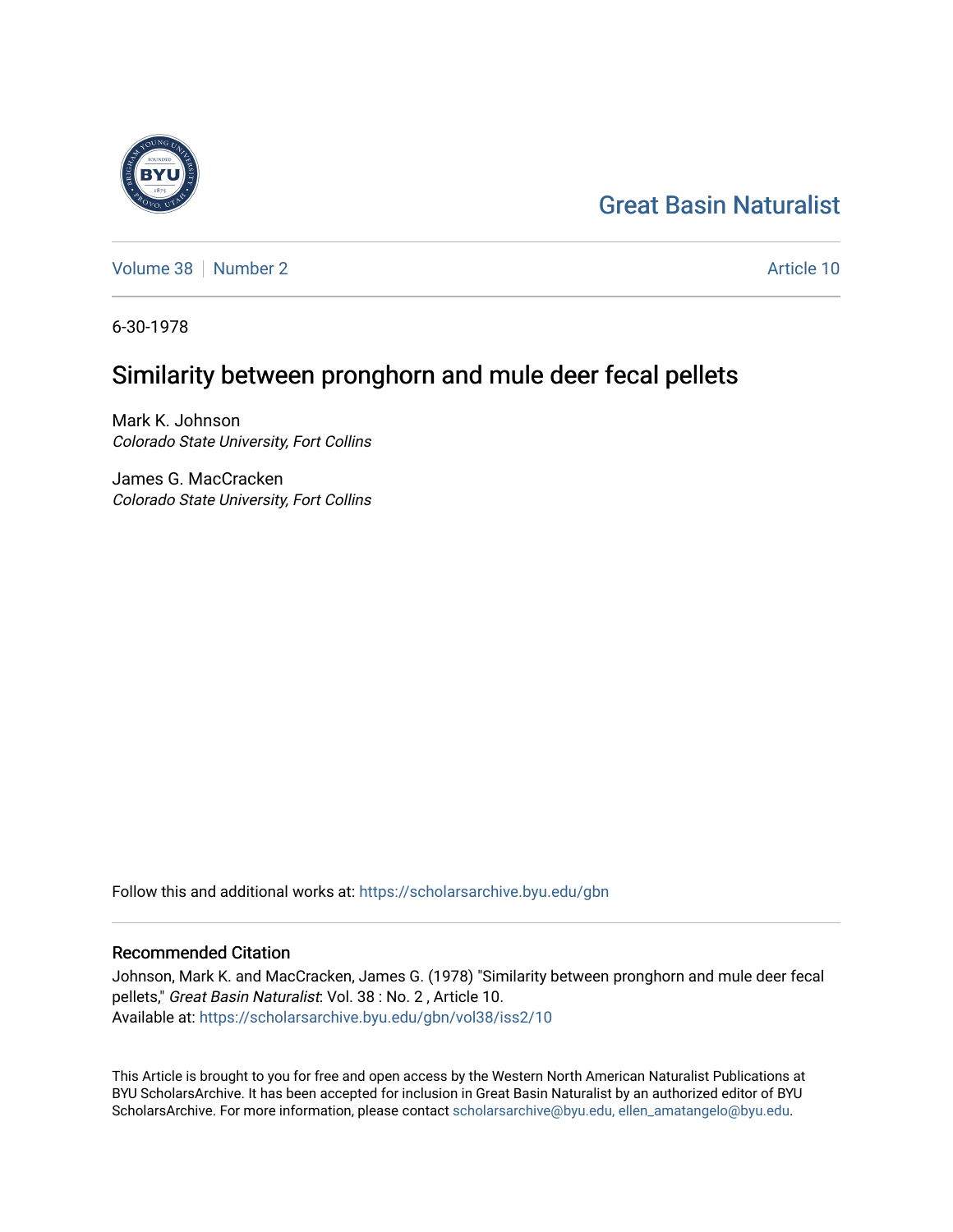## SIMILARITY BETWEEN PRONGHORN AND MULE DEER FECAL PELLETS

Mark K. Johnson<sup>1,2</sup> and James G. MacCracken<sup>1</sup>

ABSTRACT. Botanical compositions and pH values for pronghorn (Antelocapra americana) and mule deer (Odocoileus hemionus) fecal pellets from the Idaho National Engineering Laboratory Site were different. As there was no overlap between ranges of the herbivores' fecal pH values, the fecal pH technique is <sup>a</sup> valuable tool for dis tinguishing between fecal pellets of pronghom and mule deer on the study area.

Pronghom (Antelocapra americana) and mule deer (Odocoileus hemionus) fecal pellets are similar in appearance. On some ranges fecal pH values of pronghom and mule deer did not overlap and it was con cluded that pH analysis of fecal groups was a legitimate method for distinguishing between the two herbivores for one study area (Howard, J. Wildl. Manage. 31(1): 190-191). Differences in diet and physiology are possible explanations for differences in fecal pH's (Nagy and Gilbert, J. Wildl. Manage. 32(4):961-962).

The Idaho National Engineering Laboratory (INEL) Site occupies about 231,500 ha  $(894 \text{ mi}^2)$  of southcentral Idaho and contains a large number of pronghorn and a small population of mule deer of imknown size. We were studying pronghom food habits using botanical analysis of feces and real ized that some of our pronghom samples might have been contaminated with those of mule deer. The purpose of this paper is to report our findings as to differences between pH values and botanical composition for mule deer and pronghom fecal pellets from the INEL Site. This research was sup ported in part by the INEL Ecology Project, U.S. Department of Energy, under contract EY-76-S-07-1526 with Colorado State University.

Mule deer pellets were collected in three areas of the INEL Site where deer were located. Although we did not observe deer depositing pellets which were collected, deer were observed on several occasions in the areas. To our knowledge, no pronghom had been observed in the areas by any persons for at least several weeks. Since the pellets collected were fresh, we were con vinced that they were from mule deer. From each area where deer pellets were collected, they were composited into one sample. From three other portions of the study area herbivore pellets were collected which usually bore closer resemblance to mule deer pellets than to pronghom pellets. Since the identities of these pellets were un known, they were called unknown Artiodactyl pellets and were analyzed separately. A composite sample was made for each area sampled. Pronghom pellets were sampled from 24 areas of the INEL Site, and a composite sample was made for each area. Pronghom pellets were collected in conjunction with an INEL pronghom ecology study. All pellets used in this study were collected after pronghom were observed depositing them. Mule deer and unknown Artiodactyl pellets were collected in October 1977. Pronghom pellets were collected during January, February, and March 1976, July 1976, and July 1977.

Fifty pellets were selected from each composite sample and were ground together in <sup>a</sup> Wiley Mill over <sup>a</sup> 1.0 mm mesh sieve.

<sup>&#</sup>x27;Department of Range Science, Colorado State University, Fort Collins, Colorado 80521.

Present Address; Department of Wildlife and Fisheries, P.O. Drawer LW, Mississippi State University, Starkville, Mississippi 39762.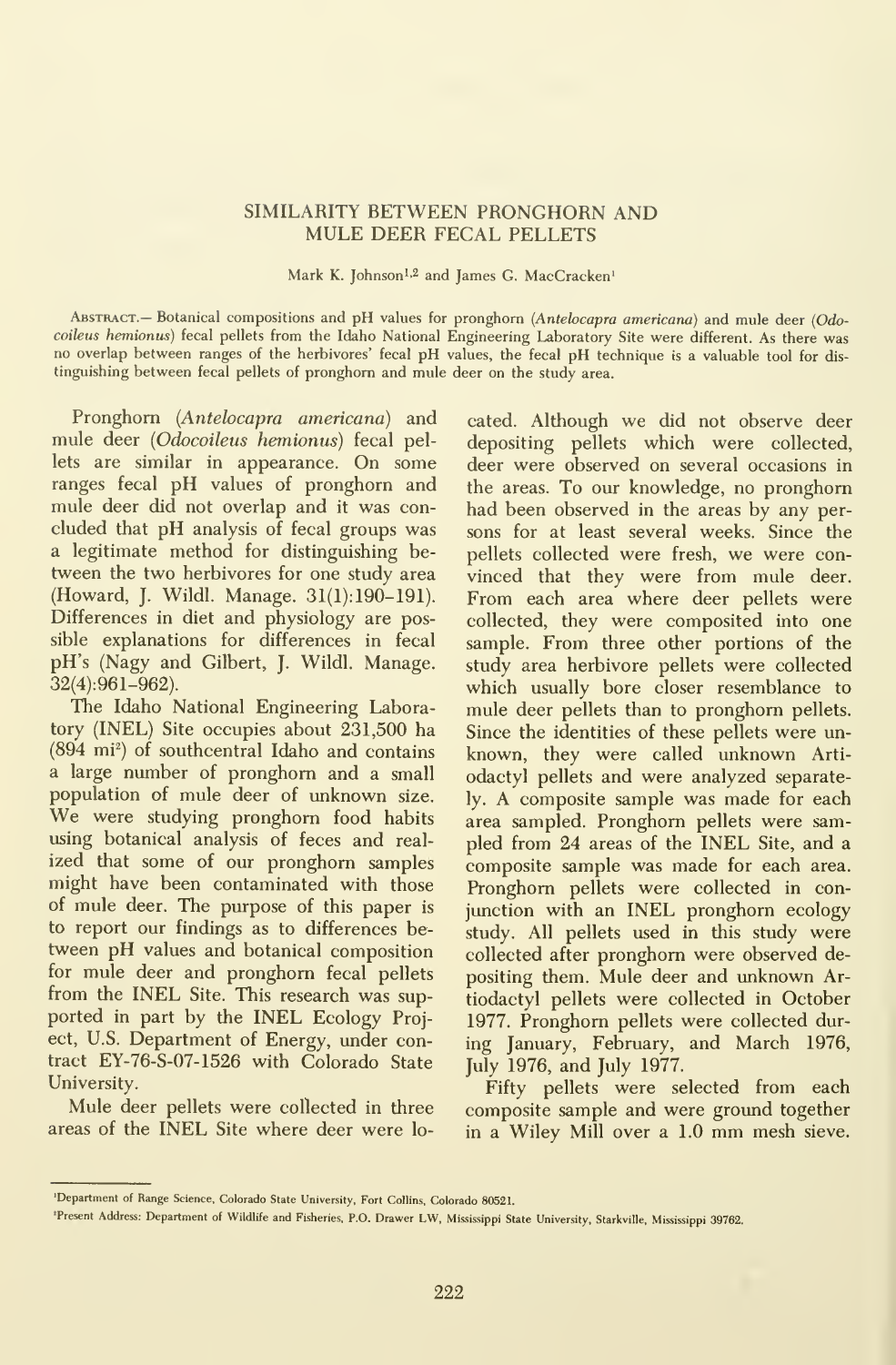The botanical composition of each mixture was determined by the method reported by Sparks and Malecheck (J. Range Manage.  $21(4):264-265$ ). Similarity in botanical compositions between samples was estimated us ing Kulczynski's formula (Costing 1956. The study of plant communities., W. H. Free man Co. p. 104). One hundred microscope slides were examined for each mixture. Ten different pellets were selected at random from pronghom, mule deer, and unknown Artiodactyl samples for pH analysis. Each pellet was ground in a Wiley Mill over a 1.0 mm mesh sieve and was soaked in <sup>50</sup> ml of deionized water for one hr. The pH was determined with <sup>a</sup> Sargent-Welch DG recording titrator. Students' tests were used to compare mean pH values among the dif ferent classes of pellets.

Botanical compositions of pronghom and unknown Artiodactyl pellets were about 65 percent similar (Table 1). Botanical composition of mule deer pellets were only about 25 percent similar to pronghom or un known Artiodactyl fecal pellets. Artemisia, Astragalus, and Sphaeralcea, plus Atriplex, made up more than 70 percent of the plant fragments in pronghorn pellets, and Artemisia and Astragalus, plus Sphaeralcea, made up more than 70 percent of the plant fragments in unknown Artiodactyl pellets.

Kochia and Bromus, plus Leptodactylon, made up more than 70 percent of the plant fragments in mule deer pellets. Kochia alone made up more than 50 percent of plant fragments in these pellets. Kochia and Bromus are common only along roadsides on the INEL Site, where deer had been observed feeding on these plants.

The average  $(\pm SE)$  pH value for mule deer pellets  $(9.12 \pm 0.03$ : range,  $9.05 - 9.22)$ was significantly higher  $(p<0.05)$  than averages for pronghorn  $(8.60 \pm 0.04;$  range, 8.52-8.72) and unknown Artiodactyl  $(8.53 \pm 0.06; \text{ range}, 8.38 - 8.70) \text{ pellets}, which$ were similar. The range in pH values from the latter two herbivore classes overlapped, but neither overlapped with the range of pH values from mule deer pellets.

The range in pH values for pronghom pellets was very narrow, regardless of area or collection date, and range in pH values for mule deer pellets was narrow regardless of area. The major food of pronghom was Artemisia for all collection dates, but Ceratoides made up more than 65 percent of three composite samples. The pH values for these samples were not the highest or the lowest values determined for pronghorn samples. In New Mexico narrow ranges in pH values were found for pronghom and mule deer pellets collected for a whole

| Pronghorn        | Artiodactyl         | Mule Deer                                         |                   |                 |                   |
|------------------|---------------------|---------------------------------------------------|-------------------|-----------------|-------------------|
|                  |                     |                                                   | 24                | 3               | 3                 |
|                  |                     |                                                   | $45.8 \pm$<br>1.5 | $48.9 \pm 10.6$ | 9.3<br>$18.8 \pm$ |
| $8.5 \pm 3.2$    | 14.8 $\pm$<br>- 6.6 | $2.5 \pm$<br>$\overline{1.1}$                     |                   |                 |                   |
| $4.6 \pm 2.0$    | $12.2 \pm$<br>7.3   | $3.0 \pm$<br>4.7                                  |                   |                 |                   |
| $9.4 \pm 4.5$    |                     | $0.7 \pm 0.6$                                     |                   |                 |                   |
|                  |                     |                                                   |                   |                 |                   |
|                  |                     | $57.8 \pm 22.2$                                   |                   |                 |                   |
| $4.2 \pm 1.8$    | 3.7<br>$5.3 \pm$    |                                                   |                   |                 |                   |
|                  | $6.9 \pm$<br>5.1    | $0.3 \pm 0.3$                                     |                   |                 |                   |
|                  | $1.0 \pm$<br>0.9    | $3.8 \pm 4.7$                                     |                   |                 |                   |
| $2.7 \pm$<br>1.5 |                     |                                                   |                   |                 |                   |
| $0.4 \pm 0.2$    |                     | 5.6<br>$10.7 \pm$                                 |                   |                 |                   |
|                  | $15.0 \pm 10.0$     | Unidentified<br>$0.4 \pm 0.4$<br>$1.6 \pm$<br>1.0 |                   |                 |                   |

TABLE 1. Mean percent  $( \pm SE)$  relative particle densities of plant fragments recovered from pronghorn, mule deer, and unidentified Artiodactyl fecal pellets from the Idaho National Engineering Laboratory Site.

'Other taxa in herbivore fecal pellets identified in trace (<2 percent) amounts were Sitanion, Koeleria, Sporobolus, Vulpia, Carex, Eriogorum, Crepis, Descurania, Achillea, Lygodesmia, Chrysothamnus, Erysimum, Phlox, Balsamorhiza, Sarcobatus, Convolvulus, Castillija, Chenopodium, Stipa, Aristida, Agropyron, Oryzopsis, Salix, moss, unclassified grasses, unclassified forbs and arthropods.